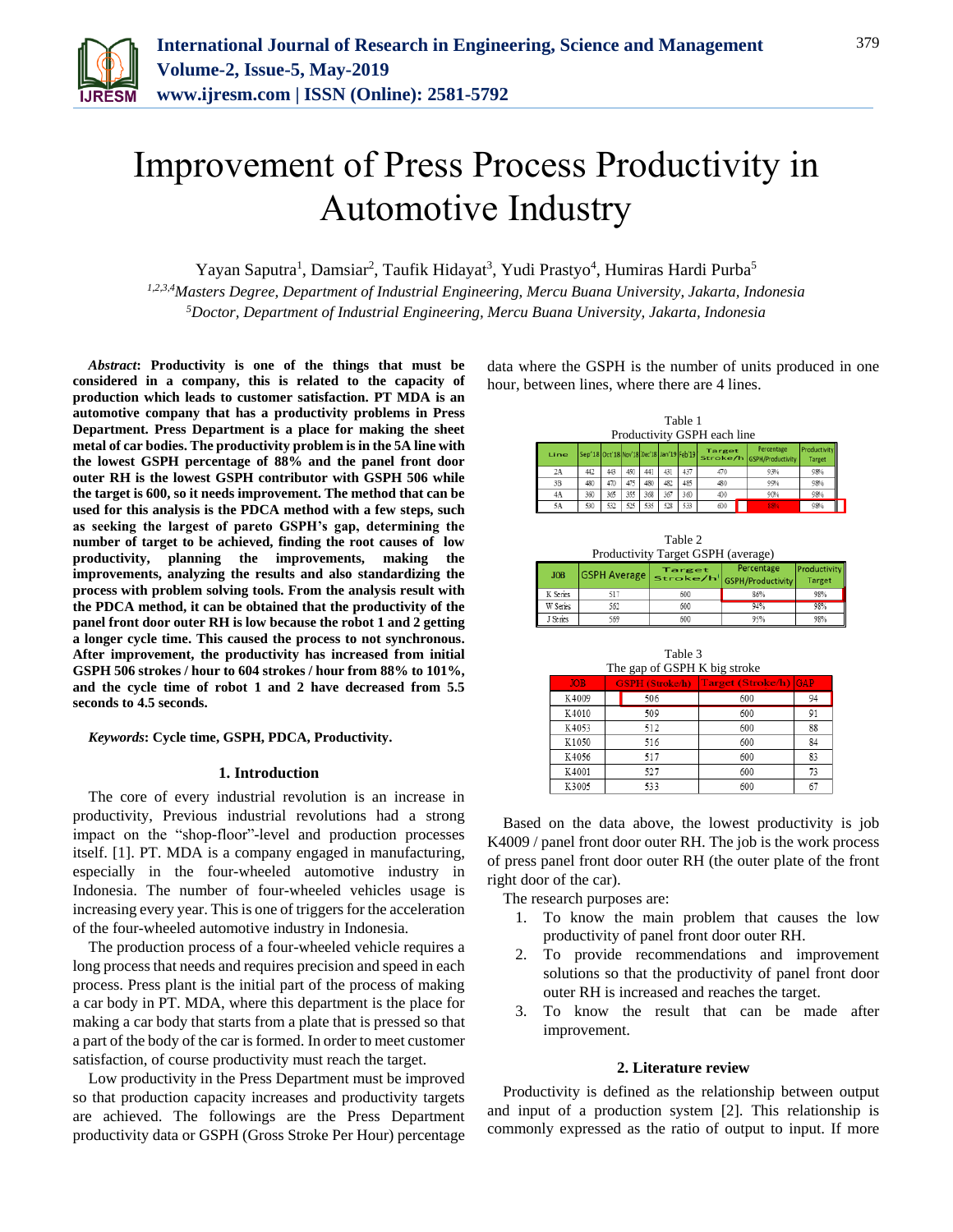

output could be produced with the same level of inputs, the productivity increases [3]. Likewise, if lower inputs can produce a fixed output, the productivity increases too. Productivity is the ratio between tangible output and tangible input. The Deming Cycle, or the PDCA cycle is a continuous improvement model was developed by W. Edward Deming which consists of 4 components such as [4]:

- *Plan:* The stages of identifying and analyzing the problems that happened and the factors that influenced it [5].
- *Do:* Collecting relevant data and implementing a solution and strategies for quality improvement [5].
- *Check:* Evaluating and analyzing how effective the improvement has been made [5].
- *Action:* Making a standardization of the improvement steps that have been made [5].

PDCA (Plan-Do-Check-Action) cycle, also known as quality cycle, is a general process of management model. It was originally conceived by Shewhart in 1930 [6]. The PDCA cycle is divided into four stages, as Plan, Do, Check and Action [7]. The cycle is a comprehensive four stages plan that breaks things down into more manageable tasks. The stages are not clearly separated but closely linked and repeated. After one cycle, it can solve some quality problems and improve the quality level. As a mature model, the PDCA cycle has become one of the most widely used in the market and popular in many different fields where the quality management is regarded as the core at present [8].

The core of the PDCA cycle is emphasizing optimization. By modeling the products or events, it can analyze in four stages to achieve the goal of optimization and improvement [9]. The core idea of the PDCA cycle is related to industrial engineering.

At the same time, PDCA cycle model is simple and feasible, so it can suit to many theories well. And the PDCA cycle is used in many fields, such as production, quality management, medical health and so on [10].



Seven quality control tools are seven tools that can be used to analyze the problem. The benefits of QC seven tools are to find out the root of a problem and improve the ability of process improvement, so that it can improve competitiveness, decrease cost of quality, and increase price flexibility and increase resource productivity [11].

Here are some quality control tools which will also be used as research analysis tools.

- Check sheet
- Problem separator (Stratification)
- Histogram
- Pareto diagram (Pareto diagram)
- Fish Bone Diagram
- Scatter Diagram
- Control chart

Quality control tools above is highly recommended and must be implemented in manufacturing industry because it has many function to facilitate the analysis stage [11].

A Fishbone Diagram, also called Ishikawa Diagram was created by Kaoru Ishikawa, a quality control expert. It is known as a fishbone diagram because of its shape, similar to the side view of a fish skeleton. Fishbone Diagram was created because of the need to improve the quality of products that is produced. Frequently, in a production process it is felt that the final results not in line with expectations, for example: defective products occur more than specified, the results of sales are small, the quality of competitor's goods is better than our goods, customers prefer competitor products to ours, etc. [12].

From here comes the thought of analyzing and evaluating the processes that have occurred in order to improve quality. Fishbone Diagram is a quality control device that function is to detect problems that occur in an industrial process. The application of Fishbone Diagram is used to identify the factors that influenced it [13].

There are many factors that cause the consumer expectations are not fulfilled. Several factors can be controlled by service providers. Service providers are fully responsible for minimizing misunderstandings and misperceptions that may occur and avoid them by designing services that could be understood clearly.

In this case, the service provider must take the initiative in order to understand the instructions from the consumer, so that the service provider understands what must be given. And explain that productivity is the ratio between tangible output and tangible input. If produce more output with the same amount of inputs, the productivity increases. Likewise, if lower inputs can produce a fixed output, the productivity increases too [13].

#### **3. Processing and result**

The production area which has a large number of employees will be analyzed in this study. The chosen research area is in the production department of the press plant. This area was chosen based on the management's decision in the company, because in that area producing panel front door outer RH and having the lowest GSPH calculation and having the biggest problem occurrence rate. The object to be examined is the process of panel front door outer RH.

In the process of collecting data, primary data collection is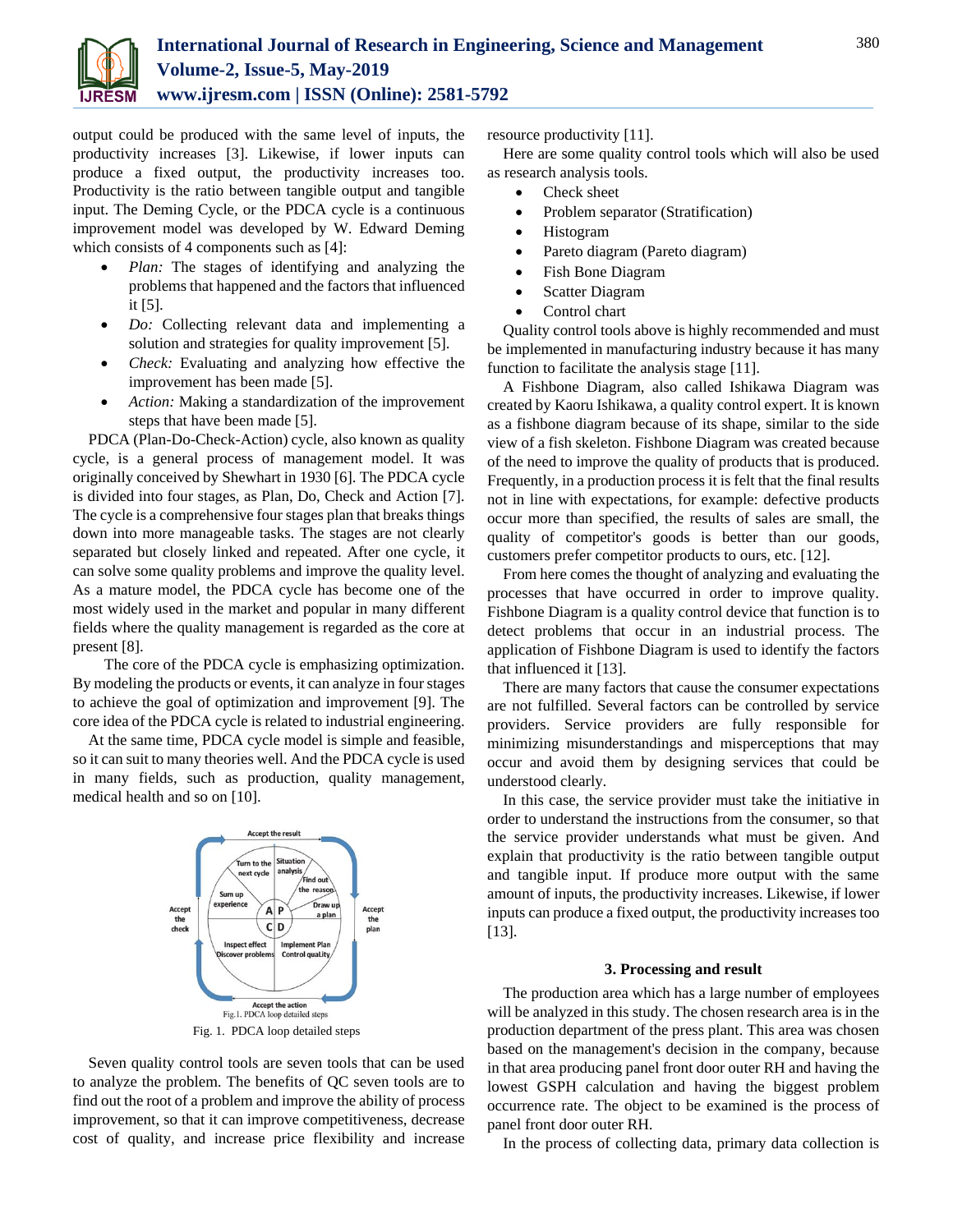

# **International Journal of Research in Engineering, Science and Management Volume-2, Issue-5, May-2019 www.ijresm.com | ISSN (Online): 2581-5792**

carried out by directly observing the production area by interviewing and directly observing the production process and operator behavior at each work station and secondary data collection obtained from the company on front door outer panel press department RH.

Data Collection: The data below is the GSPH Percentage data between lines taken from the company's historical data.

| Table 4<br>Productivity GPSH Target each Line |                                           |     |     |     |     |     |                           |                                          |                               |
|-----------------------------------------------|-------------------------------------------|-----|-----|-----|-----|-----|---------------------------|------------------------------------------|-------------------------------|
| Line                                          | Sep'18 Oct'18 Nov'18 Dec'18 Jan'19 Feb'19 |     |     |     |     |     | <b>Target</b>             | Percentage<br>Stroke/h GSPH/Productivity | Productivity<br><b>Target</b> |
| 2A                                            | 442                                       | 443 | 450 | 441 | 431 | 437 | 470                       | 93%                                      | 98%                           |
| 狙                                             | 480                                       | 470 | 475 | 480 | 482 | 485 | 480                       | 99%                                      | 98%                           |
| 4A                                            | 360                                       | 365 | 355 | 368 | 367 | 360 | 400                       | 90%                                      | 98%                           |
| 5A                                            | 530                                       | 532 | 525 | 535 | 528 | 533 | 600                       | 88%                                      | 98%                           |
|                                               |                                           |     |     |     |     |     | (Source: Data processing) |                                          |                               |

(Source: Data processing)



|            | Productivity GSPH (average) |               |                                                                  |                               |  |  |  |
|------------|-----------------------------|---------------|------------------------------------------------------------------|-------------------------------|--|--|--|
| <b>JOB</b> |                             | <b>Target</b> | Percentage<br><b>GSPH Average   stroke/h   GSPH/Productivity</b> | Productivity<br><b>Target</b> |  |  |  |
| K Series   | 517                         | 600           | 86%                                                              | 98%                           |  |  |  |
| W Series   | 562                         | 600           | 94%                                                              | 98%                           |  |  |  |
| J Series   | 569                         | 600           | 95%                                                              | 98%                           |  |  |  |



|      | Table 6 | The Gap of GSPH K series (Stroke)        |    |
|------|---------|------------------------------------------|----|
| ΙB   |         | <b>GSPH</b> (Stroke/h) Target (Stroke/h) | G. |
| 009  | 506     | 600                                      |    |
| 11 A |         |                                          |    |

|       | $(S_{\alpha} \cdot \mathbf{D}_{\alpha})$ |     |    |
|-------|------------------------------------------|-----|----|
| K3005 | 533                                      | 600 | 67 |
| K4001 | 527                                      | 600 | 73 |
| K4056 | 517                                      | 600 | 83 |
| K1050 | 516                                      | 600 | 84 |
| K4053 | 512                                      | 600 | 88 |
| K4010 | 509                                      | 600 | 91 |

(Source: Data processing)

Based on the data above, it could be concluded that the path with the lowest productivity is the 5A line panel roof K series K4009 with GSPH 506 and the highest gap is 94 of the target 600.

#### *A. Calculation of capacity*

Calculation of production capacity in industrial press parts is commonly referred as GSPH (Gross Stroke Per Hour), this is interpreted as the ability of a press machine to produce parts in one hour.

| Table 7                           |       |  |  |  |  |
|-----------------------------------|-------|--|--|--|--|
| <b>Result of Calculation GSPH</b> |       |  |  |  |  |
| Name                              | Total |  |  |  |  |
| Total Stroke                      | 9276  |  |  |  |  |
| DТ                                | 176   |  |  |  |  |
| PТ                                | 850   |  |  |  |  |
| DCT                               | 74    |  |  |  |  |
| GSPH                              | 506   |  |  |  |  |
| Target                            | 600   |  |  |  |  |
| (Source: Data processing)         |       |  |  |  |  |

$$
GSPH = \frac{Total \, stroke}{DT + PT + DCT} \, x \, 60 \, \dots \, \dots \, \text{pers 1}
$$

\n
$$
\text{GSPH} = \frac{9271}{176 + 850 + 74} x \, 60
$$
\n

\n\n $\text{GSPH} = \frac{9272}{1100} x \, 60$ \n

\n\n $= 506 \, \text{stroke/hour}$ \n

*B. Plan*

| Table 8                      |  |
|------------------------------|--|
| <b>Total Production Time</b> |  |

| Name            | Total (Minute) Explaination |
|-----------------|-----------------------------|
| Press Time      | 850 Can be changed          |
| Down Time       | 176 Cannot be changed       |
| Die Change Time | 74 Cannot be changed        |

(Source: Data processing)

Based on the components of the TPT data, the data that can be changed and derived is press time, then that must be processed and derived is the press time of K4009. Determine the number of targets to be achieved. The following is an analysis of the reduction in the target amount of time that must be achieved so that the press time and the GSPH K4009 could be increased from the initial.



Fig. 2. Process analysis of machine / robot

From the data analysis above, in order to increase GSPH, the 5A line must reduce the cycle time of robot 1 and robot 2 by 18% from the original 5.5 seconds to 4.5 seconds. Look for root causes that cause low productivity

In this stage we conduct an analysis to determine the causes of robot 1 and robot 2 have a longer cycle time (5.5 seconds).



Fig. 3. Fishbone diagram of the old CT robot 1 & 2

From the analysis above, it could be concluded that the robot 1 and robot 2 K4009 have a longer cycle time caused by method factors.

Planning Improvements  $(5W + 1H)$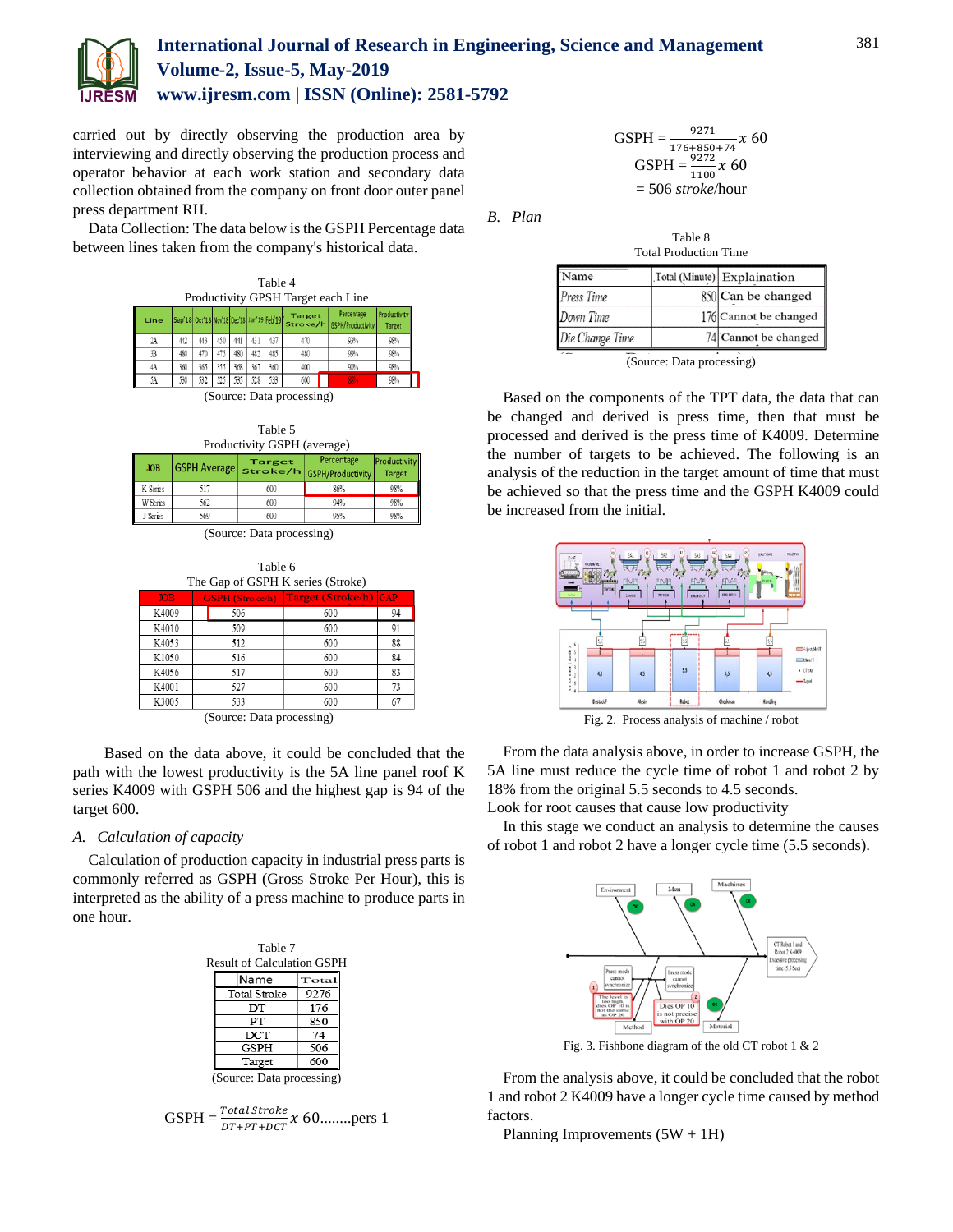



(Source: Analysis results)

From the analysis above there are 2 improvement plans for the robot 1 and robot 2 K4009 cycle time problems, first is to increase the cushion pin setting to 76mm and replace the stripper bolt on OP10 dies. And second is to make the part guide on OP20. The following is an overview of the improvement plan for replacing the striper bolt on the OP10 dies and making the part guide.



Fig. 4. Replacing the striper bolt become longer



## *C. Do*

From the analysis there will be improvements, such as:

Increase the cushion pin setting on the OP10 dies and replace the striper bolt with a longer one.



Fig. 6. Put up cushion pin settings

Cushion pin settings are increased by 70mm from the previous machine stroke 220 to 290. Then replace the striper bolt with a longer one.



Fig. 7. Replace the longer striper bolt

Making the part guides on the OP20 dies so that the parts

remain center when fall into the center of OP20 dies.



Fig. 8. Condition of OP20 dies after improvement

After improvement of the OP20 dies, the part guide is given so that the parts can fall into the center on the OP20 dies. So the process can be synchronous and the K4009 robot's processing time can be faster.

#### *D. Check*

The activity carried out in the Check step is to examine the results of the improvements that have been made. The results of improvement carried out during May 2018 are as follows:



(Source: Analysis Results & Secondary Data)



Fig. 9. Robot motion after improvement

After evaluating the timing and robotic motion before and after improvement, the cycle time of robot 1 and robot 2 K4009 decreased from 5.5 seconds to 4.5 seconds so that the productivity of panel front door outer panels RH (K4009) increased.

| Table 11                      |  |  |  |  |
|-------------------------------|--|--|--|--|
| <b>GSPH</b> after Improvement |  |  |  |  |
| Total:                        |  |  |  |  |
| 9276                          |  |  |  |  |
| 156                           |  |  |  |  |
| 695                           |  |  |  |  |
| 70                            |  |  |  |  |
| 604                           |  |  |  |  |
| 600                           |  |  |  |  |
|                               |  |  |  |  |

(Source: Data processing)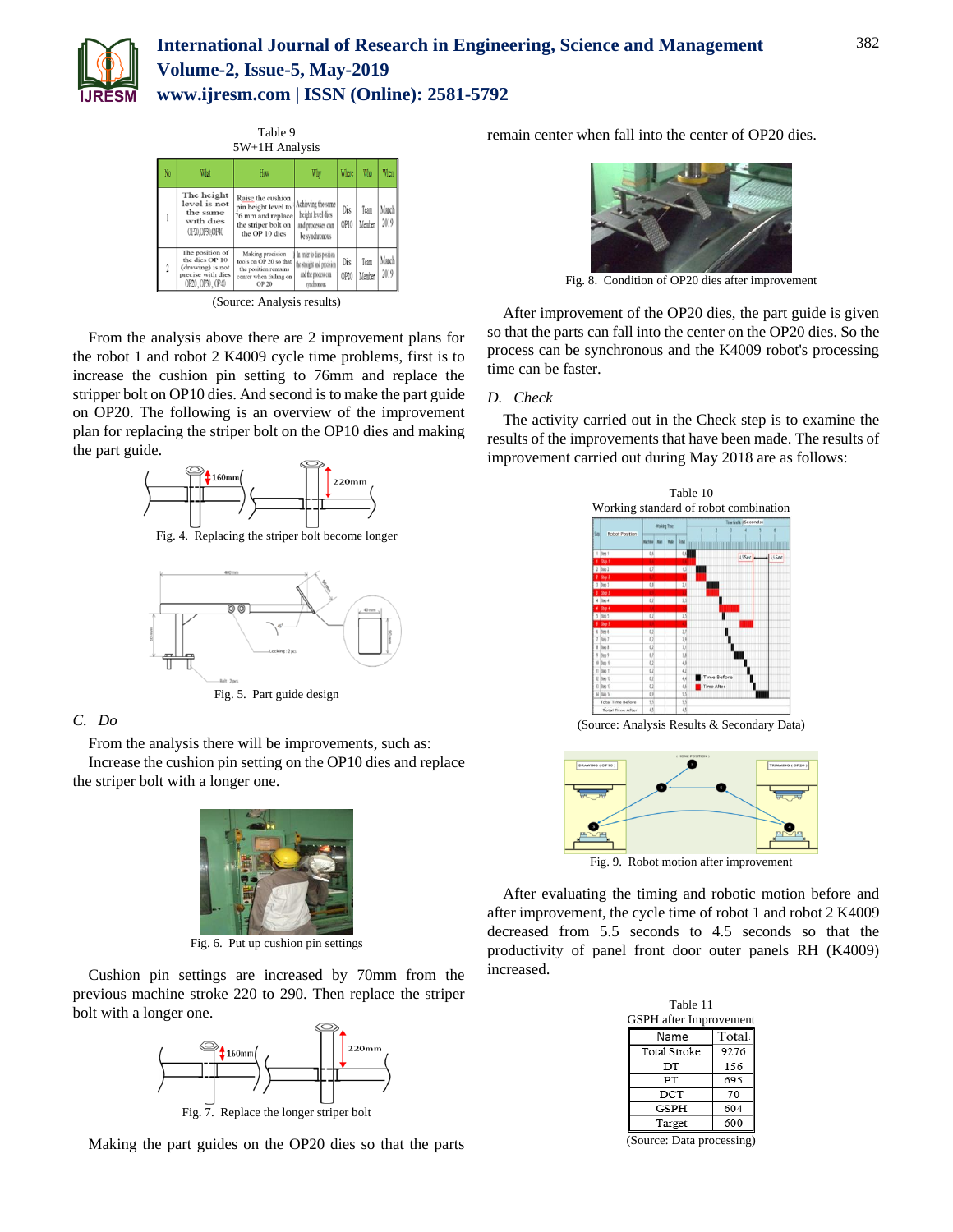

$$
GSPH = \frac{Total \, stroke}{DT + PT + DCT} x \, 60 \dots \dots \text{pers 2}
$$

$$
GSPH = \frac{9271}{156 + 695 + 70} x 60
$$
  
\n
$$
GSPH = \frac{9272}{921} x 60
$$
  
\n= 604 *stroke*/hour

Based on the graph and description above, it can be seen that the results of the analysis of GSPH and cycle time before and after the improvement run into a good progress, it is capable to achieve the target. The GSPH 600 target results show an increase from 506 to 604. The productivity of panel front door outer RH also increased from 88% to 101%.

Overtime calculation or working hours:



Fig. 10. Decrease overtime graphic

After improvement of the overtime, it makes savings of 9 hours in 1 month. Here is a calculation of the cost savings:

5A Line overtime savings of 9 hours => 20 TUL

Number of MP 5AL => 22 MP

Average income => IDR 8 million / month

Savings  $\Rightarrow$ 

 $\Rightarrow$  IDR 20.346.820 per-month

So after improvement, the company can savings cost of IDR 20,346,820 per-month.

#### *E. Action*

The following is a standardization of corrective actions that have been summarized as follows:



(Source: Analysis results)

## *F. Pareto analysis problems*

Based on the GSPH percentage data is obtained in Chapter IV, the highest pareto is the largest gap of job K series, namely panel front door outer RH (K4009). And based on collecting and processing of Pareto data is obtained that the highest GSPH gap from K series on line 5A due to robot 1 and robot 2 have a longer cycle time. After knowing the number of causes that occur, next is to prepare the problem solving step.

#### *G. Analysis of Cause Factors*

Factors that influenced and caused low productivity cycle time of robot 1 and robot 2 in the panel front door outer RH include:

Method, which has 2 causes, namely:

- 1. The height level of OP10 dies was not the same as dies OP20 so that the process cannot be synchronous which causes long processing times.
- 2. OP10 Dies were not parallel to the OP20 dies so the process cannot be synchronous which causes long processing times.

#### *H. Problem Management Analysis*

The mitigation analysis of the productivity problems of the low front door outer RH panel using the  $5W + 1H$  method to answer the known root causes of causal diagrams or fishbone diagrams to identify and prevent as much as possible the causes of low productivity.

#### *I. Results of improvement analysis*

After improvement the cycle time of robot 1 and robot 2, the panel front door outer RH dropped from 5.5 seconds to 4.5 seconds so the results can be achieved according to the set target of 600 strokes / hour, i.e. GSPH initially 506 units / hour to 604 units / hours in May 2018 and productivity also increased from 88% to 101%. In addition, the 5A line has an overtime savings of 9 hour / month with a total cost savings of IDR 20,346,820 per month.

#### **4. Conclusion**

After all stages of the research are carried out, the results of the study can be concluded as follows:

- 1. The main cause of low productivity of the low panel front door outer RH is the longer cycle time of robot 1 and robot 2 that caused by the height level of the OP10 dies is not the same as the OP20 dies. Then the OP10 dies are not parallel to OP20.
- 2. Improvements made to increase the productivity of panel front door outer RH with increase the cushion pin setting to 76 mm and replace the stripper bolt with a longer one on the OP10 dies and make the steering part on the OP20 dies, so the process can synchronous.

The results after improvement were made, the cycle time of robot 1 and 2 in the panel front door outer RH dropped from the previous 5.5 seconds to 4.5 seconds. The GSPH panel front door outer RH increased from the previous 506 units / hour to 604 units / hour. Productivity has increased, from 88% to 101%. In the 5A line, there are 9 hours of overtime savings per month with a total cost savings of IDR 20,346,820 per month.

#### **References**

[1] Schuh, G; Potente, T.; Wesch-Potente, C.; Hauptvogel, A. (2013) Sustainable increase of overhead productivity due to cyber-physical systems. In Proceedings of the 11th Global Conference on Sustainable Manufacturing – Innovation Solutions, pp. 332-335.